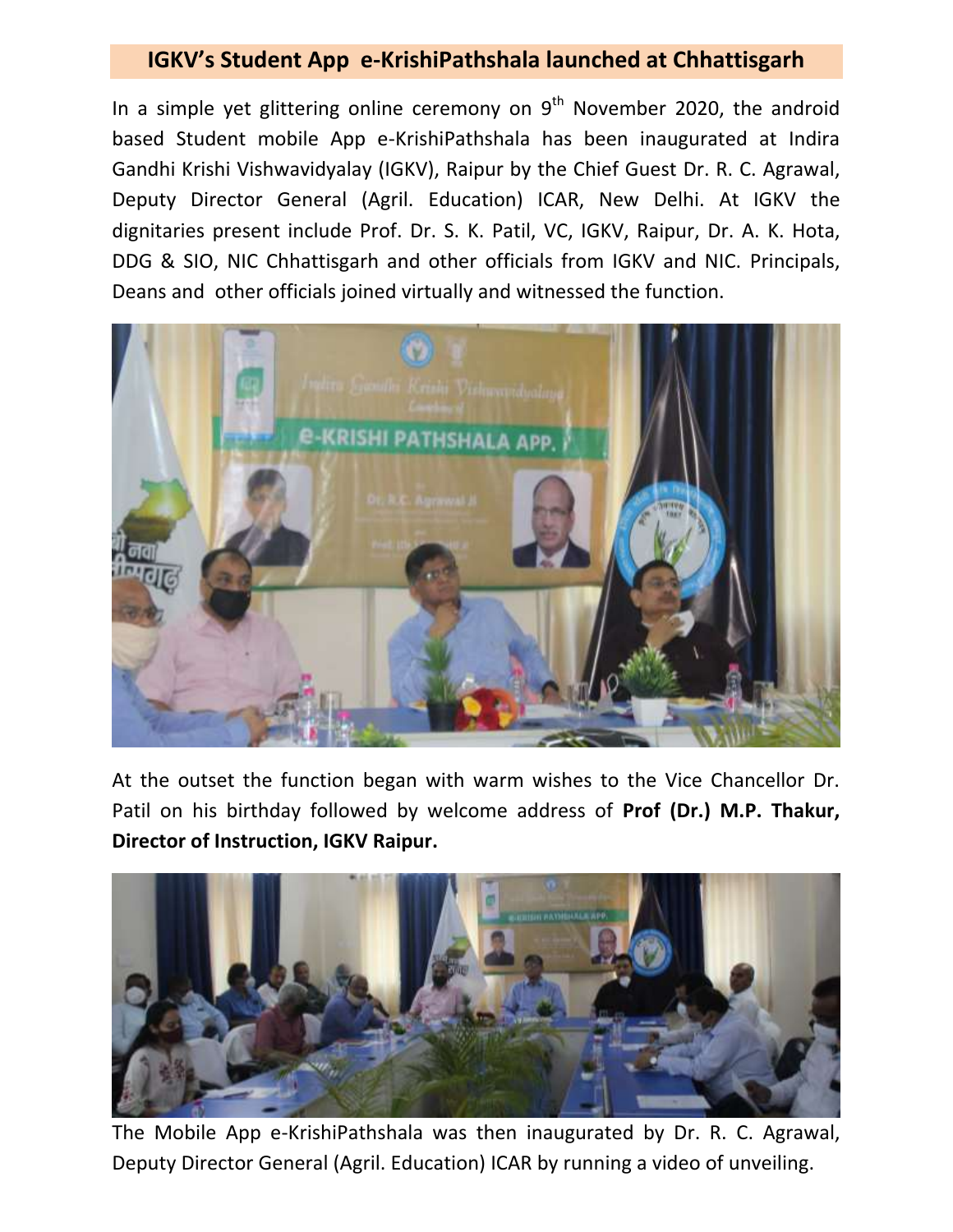

Detailed presentation of the mobile App was given by **Prof. (Dr.) Ravi Saxena, Nodal Officer, IGMIS, Raipur** wherein he performed a tour of entire Application elaborating on its various functionalities. The Android based Mobile App e-KrishiPathshala has been developed by IGKV and NIC Raipur with a view to facilitate Agriculture university students to carry out learning activities online in the prevailing pandemic times. The App provides separate login facility to Faculty and Students.

Faculty members can upload study material (in Hindi & English), Assignments, video lectures, create examination question papers and fix exam schedule. They can also evaluate assignments and answers and record the marks for each student. The dashboard provides the complete details of enrolled students, number of students who downloaded the study material, Assignments, appeared for exams etc. They can also respond to student queries. The examination papers can be created offline and uploaded or it can be MCQ format online exam.

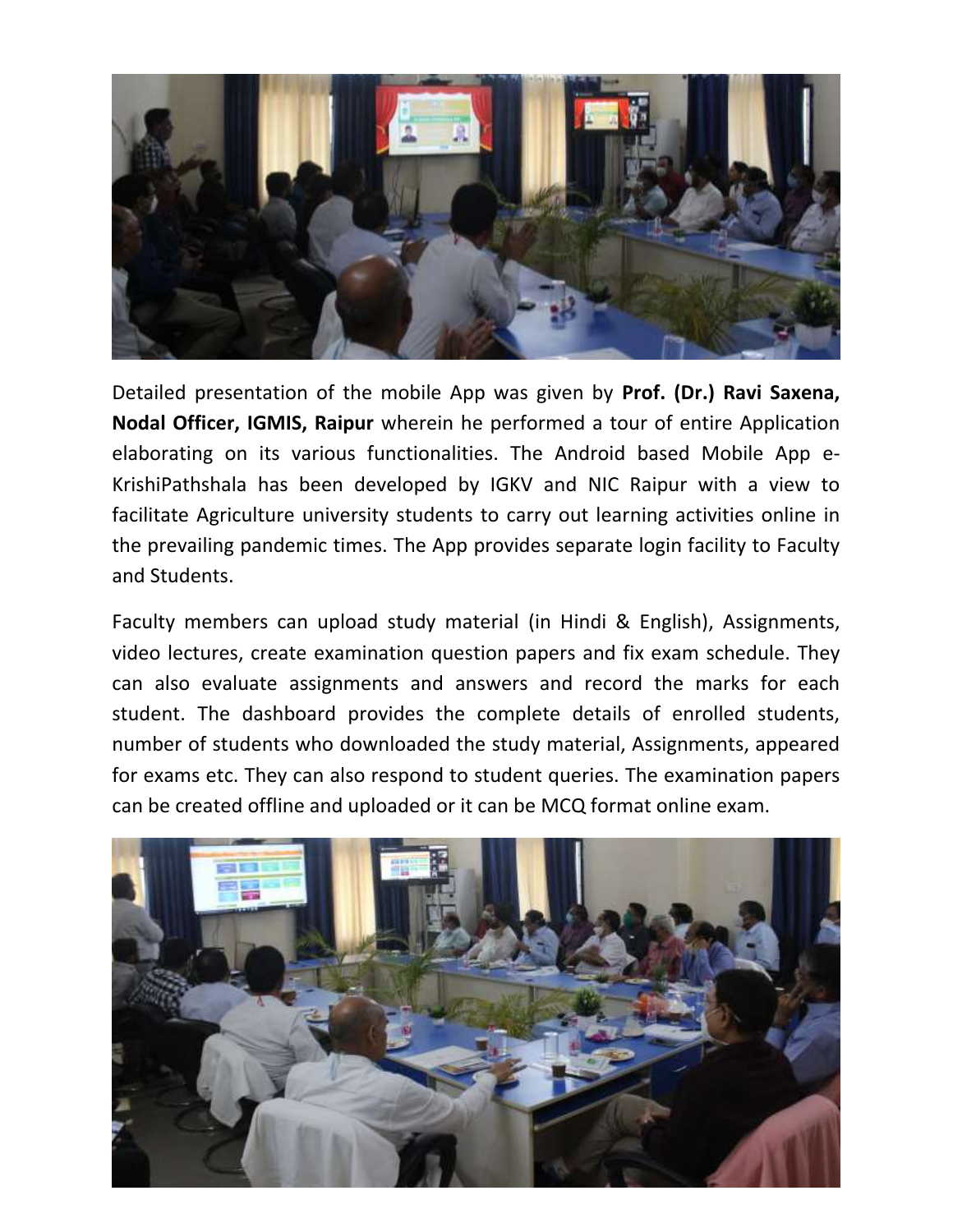Students on the other hand can view the video lectures of their courses uploaded by the professors of their college as well as other colleges affiliated to IGKV. They can download assignments, appear for exams online at specified time and upload the answer papers. They can post their queries regarding any topic pertaining to their registered courses and get the responses of the concerned professors. Mock test facility has also been provided to enable students prepare for the examinations. Student can see important Certificates, SRC, Registration card, Exam results and other important information on login page.



**Prof. (Dr.) S. K. Patil, Hon'ble Vice Chancellor** in his address presented an account of good work being undertaken in e-Governance for IGKV with great support of dedicated team of NIC. He highlighted the advantages a student can have through eKrishiPathshala, ease and convenience it can bring to the Faculty in view of these days of uncertainty and threat posed by the pandemic.



**The Chief Guest Dr. R. C. Agrawal, DDG (Agril. Education) ICAR**, while congratulating the IGKV and NIC for the brilliant work, expressed confidence that the Mobile Application could go a long way towards not only offering a new learning experience to students but also adding to the efficiency of faculty. He termed the achievement as yet another feather in the cap of IGKV's e-Governance